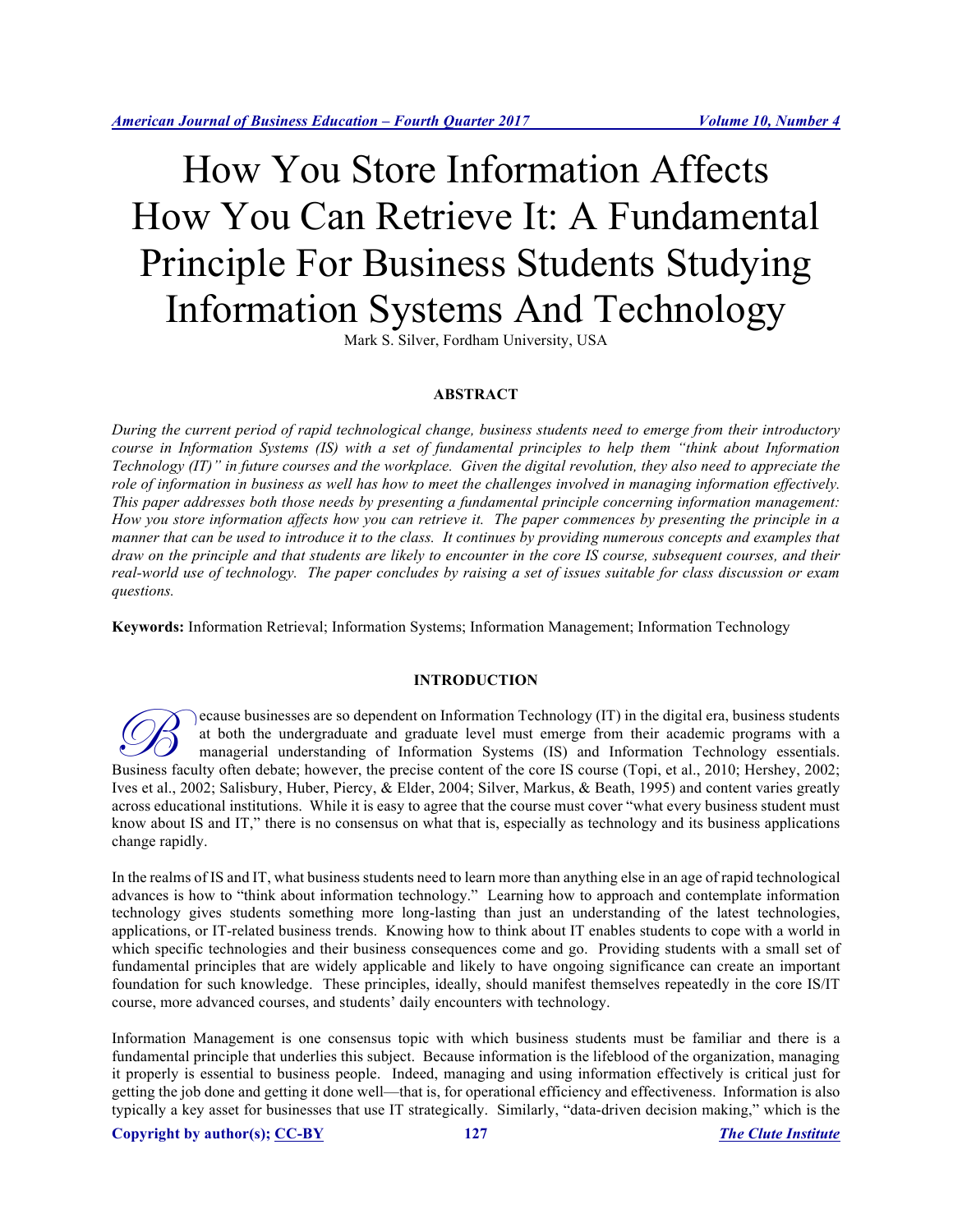business benefit of Business Analytics and Big Data, clearly depends on having the data. Moreover, almost everything business people do today is mediated by technology, so their personal productivity depends on managing vast volumes of email, documents, spreadsheets, and other forms of digital information.

Each of these business uses of information raises numerous practical concerns about managing information properly. Among the challenges are (1) how to secure information against theft or accidental loss, (2) how to leverage the sharing of information while protecting confidentiality and personal privacy, (3) how to cope with information overload, and (4) where to locate information for both accessibility and cost-effectiveness. The key to addressing all these concerns is found in a single fundamental principle:

# **How You Store Information Affects How You Can Retrieve It.**

Put differently, this principle states that because businesses care a great deal about *retrieving* information, they must pay attention to how they *store* and manage it. Inattentiveness to the various elements of storing information is likely to preclude or impede retrieving it when, where, and in the form they need it.

Surprisingly, this principle is generally not found in the textbooks and is therefore missing from the typical business student's education. Yet, understanding this principle and its implications helps students appreciate why they are asked to learn many concepts and topics that may otherwise not seem essential to their business training. Framing course material in terms of this principle helps make topics that may otherwise seem overly technical relevant to business and management. Further, establishing this principle as a conceptual foundation may enable students to understand more clearly and appreciate more fully the material related to information and database management they encounter in their coursework. Additionally, internalizing this principle is likely to make them more effective at managing information in their personal and professional lives.

The purpose of this paper is to introduce this fundamental principle of information management as a resource for teaching business students about Information Systems and Information Technology. The paper begins by presenting the concept in a way that can be used to introduce the idea to students. The paper continues by providing numerous examples of the principle in action that students are likely to encounter in their business studies or in their personal use of technology. The paper concludes with a number of issues the principle raises that are suitable for class discussion, assignments, or final exam questions.

# **INTRODUCING THE PRINCIPLE TO THE STUDENTS**

Before presenting the principle, one can prepare the students for its message by helping them recognize that (1) information is critical to business and (2) managing information is difficult. While some may see these two points as so-called "no brainers," there is nonetheless significant value in getting explicit student buy-in to these two important observations. If students have already studied (to a greater or lesser extent) the role of IT in business, or if they come to the course with substantial business experience, simply asking the students to provide examples of the role of information in business should enable the class to conclude relatively quickly that information matters a great deal in business. In environments where students do not have such experience, waiting to introduce the principle until at least some of the business benefits of IT have been covered in the course may be preferable.

Students tend to offer relatively specific examples of the role of information in business, so it may be useful to generalize from their offerings, thus identifying a few broad types of information use and its related benefits. For instance, students may mention how information can help with managing inventory or making better pricing decisions. These can be framed as instances of "data-driven decision making." Similarly, if students point to specific examples of employing information to promote more efficient operations, this can be generalized to "reducing costs." Examples of analyzing social media postings may illustrate "improved product design" or "enhanced customer service." Similarly, Customer Relationship Management (CRM) systems are one way of using information to retain existing customers and attract new ones. Because students often focus on the firm level, they often omit the role of information in improving personal productivity in the workplace. Should they do so, it is useful for the instructor to call this benefit to their attention.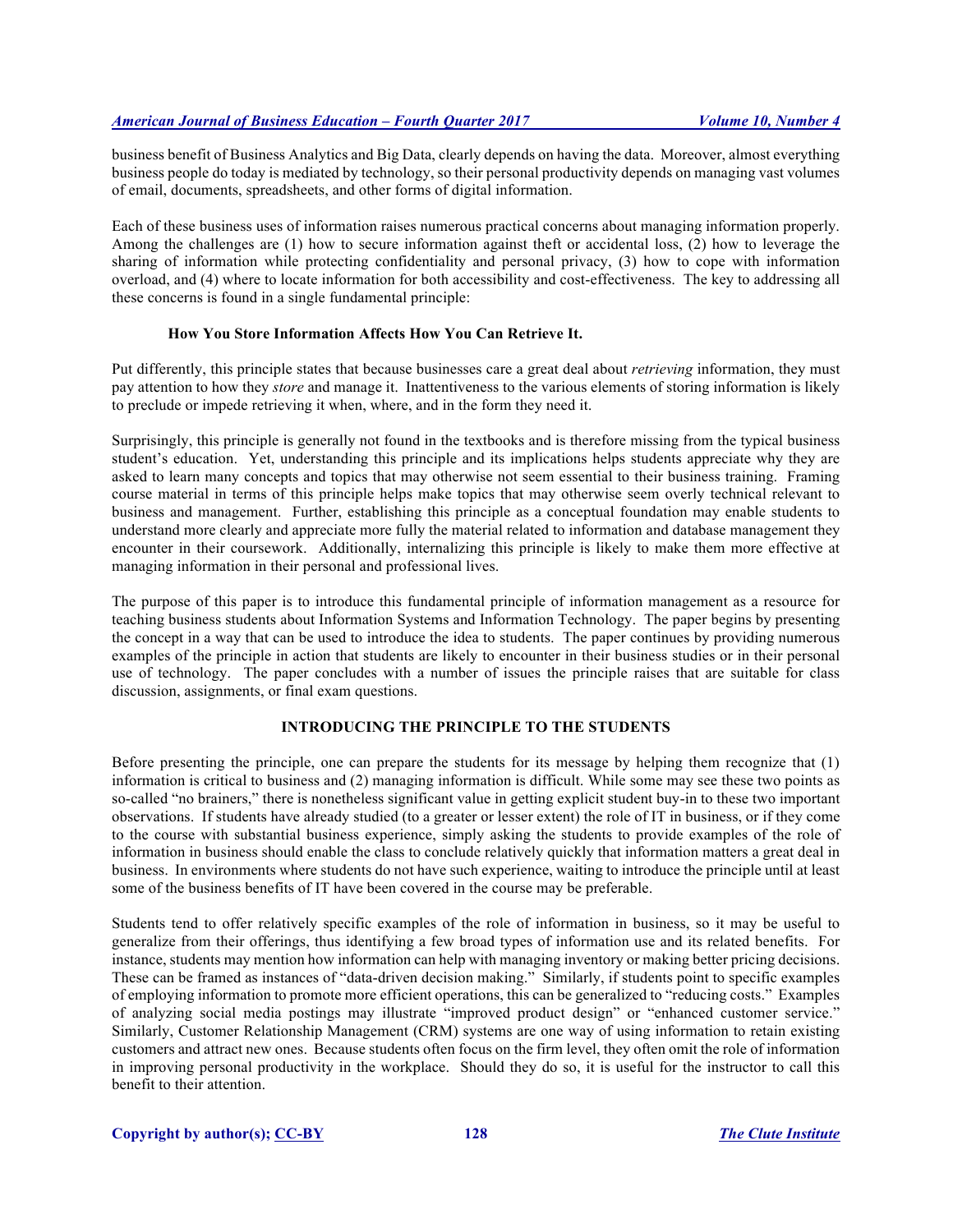The second motivating observation, that information is difficult to manage, can be illustrated by presenting a few key statistics such as this one from IBM (n.d.; Redman, 2016):

The US economy loses an estimated \$3.1 Trillion annually due to poor data quality.

Indeed, this statistic reinforces the significance of information in business while highlighting the challenge of managing information well. Rather than rattling off statistics, posing questions ("What is the estimated annual loss to the US economy due to poor data?") and allowing students to guess the answers is a good way to get the students' attention and make a big impression. Students typically understate the true statistics by many orders of magnitude.

From these two initial observations, one concludes that because information is both (1) essential to business and (2) difficult to manage, business people must understand how to manage information well. And that is why this topic needs to be studied in business school.

Now that the students are engaged in the topic of information management, one can point out that the goal of information management is to ensure that people and companies can retrieve the information they need when they need it, where they need, and in the form they need it. Here are a few informational wants and needs—stated in the second-person ("you") to engage the students more personally—that can bring the point home:

- Your customer service representatives must be able to pull up a client's data within seconds of answering the call, because this is what customers now expect.
- You want to be able to provide the information your boss demands when he or she demands it—which is more or less immediately.
- You need the requisite information to seize an opportunity before your competitors beat you to it.

Next comes the pivot: While the focal business need is for *retrieving* information, this need places a demand on *storing* information well. Why? Because of the following fundamental principle:

How you store information affects how you can retrieve it.

This fundamental principle of information management applies to both personal and professional information management, ranging from filing one's daily email to managing a corporate database. The more careful you are, the more sophisticated you are, the more effort you expend in storing information, the more effectively you will be able to retrieve it when you need it.

Storing clean laundry makes an apt analogy to which students can relate well. Storing clean laundry is not a problem: You can open a drawer or closet and just toss it in. But what happens when it is 6 AM, you are half-asleep, and you are trying to find a pair of socks that match? At this point you wish you had expended more effort sorting the laundry and had stored it in a more appropriate format. Had you paired the socks when you stored them, you could easily retrieve a pair now when it is needed.

This fundamental principle is not limited to information; it is a special case of a principle for life:

How you store "stuff" affects if, and how easily, you can find that "stuff" when you need it.

Consider, for example, car keys. Many of us are always searching for our car keys because our carelessness—or, at least, our casualness—in storing those keys hinders our ability to find them later. But those people who place their keys on a hook near the garage, rather than just tossing them anywhere, are able to locate them more easily when needed for at least three reasons:

- By hanging them up, they will be more visible. They will be less likely to disappear between the couch cushions or be covered by something else that was just tossed anywhere.
- By always storing them in the same place, recalling where the keys were placed will be easier.
- By locating them near the garage, they are close to where they will be needed.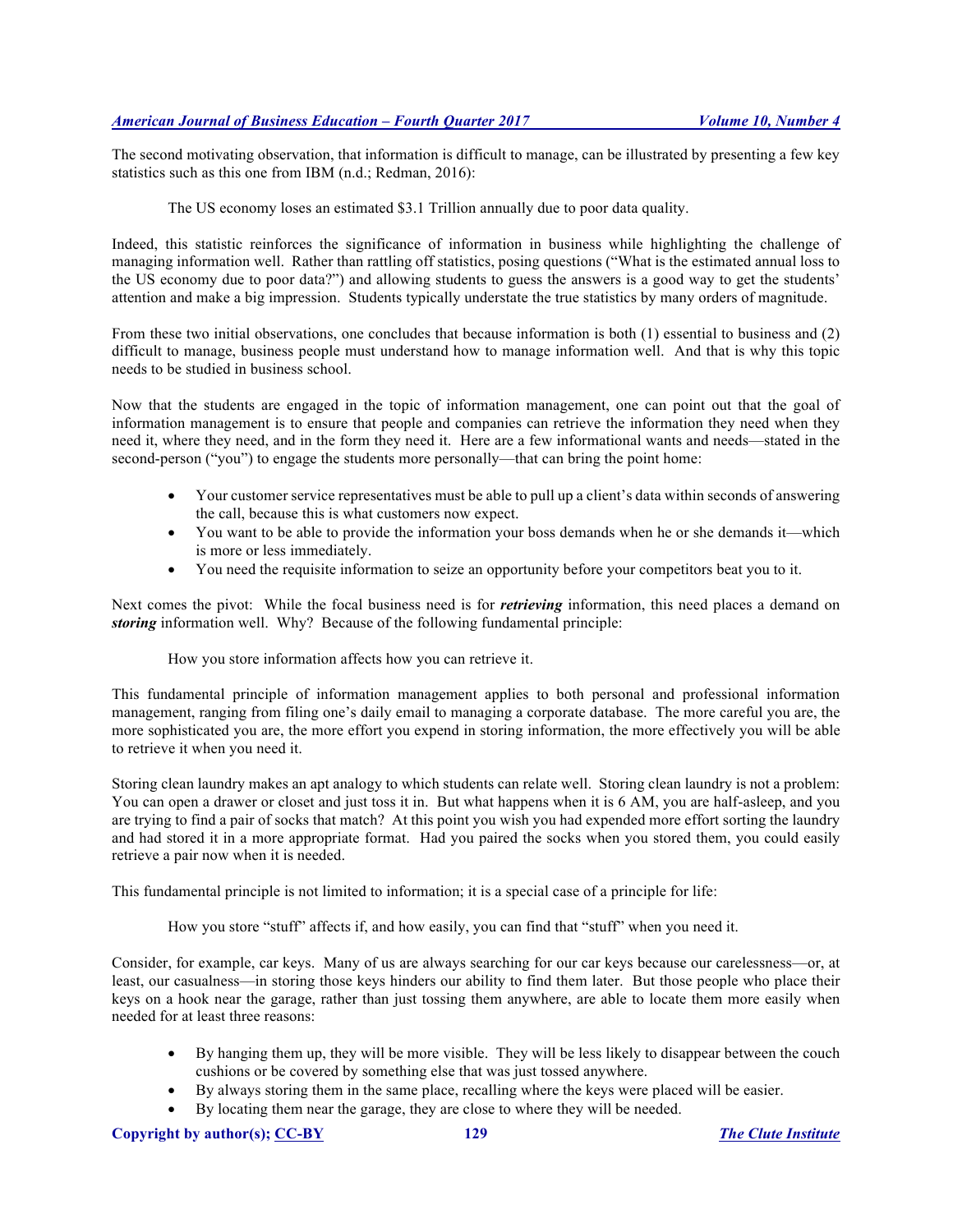The clean laundry and car keys examples illustrate the principle in action. At its most basic level, the principle reminds us that storage and retrieval are connected. The way things are stored does bear on the way they are retrieved. This may seem obvious, but too often businesses neglect the connection when storing information. Many businesses expend significant resources storing data, but if they do not anticipate how that data will need to be retrieved they may find it difficult or impossible to retrieve the data as needed.

Put differently, one's ability to retrieve information may depend on how that information was stored. Indeed, how information is stored may affect  $(1)$  how easily it can be retrieved,  $(2)$  if it can be retrieved at all, and  $(3)$  the specific means by which it must be retrieved. In particular, *greater care and greater effort in storing information generally yields significant rewards when retrieving that information.*

**Greater Care:** The better the choices one makes when storing something, the easier it will be to retrieve. We saw this with the car keys. Less effective storage hampers or limits one's ability to retrieve information, whereas superior storage facilitates greater ease and speed in retrieval. Choosing where to locate information physically and logically are two key storage decisions that highlight the need for taking such care—and the perils of not doing so.

While the concepts of physical and logical data views are more complex and subtle in the context of database management, when introducing the fundamental principle and the need for greater care, they can be presented in the more limited case of storing and retrieving "files," such as word processing documents, electronic spreadsheets, and so forth. A brief mention of these choices should resonate with students who may recognize their own lack of care in storing information. It should also suffice to convince them that greater care when storing leads to greater benefit when retrieving.

o The **Physical Storage Location** can be described as where files are actually stored. Today, the basic choice is between local storage and cloud storage. But local storage affords many possibilities including computers (desktops vs. laptops), mobile devices (smartphones vs. tablets), and removable media (USB memory sticks, CDs/DVDs, magnetic disks, magnetic tapes). And both local and cloud storage pose a variety of considerations that include cost, availability, and security.

Students can be asked for examples of where insufficient thought about these storage options caused them problems. Alternatively, the instructor can poll the students about specific difficulties they may have experienced. No doubt many students have carelessly "left" a homework file on a laboratory computer only to discover that either they no longer have access to it or that someone else stole their assignment.

o The **Logical Storage Location** refers to how people and businesses identify files that they wish to retrieve among the hundreds or thousands that are stored in a given physical location. Typically, this logical location includes two components: the file or resource name (an identifier for a given file, such as "mortgagedata.xls") and a directory that contains the file (sometimes called a folder). Given the vast number of files that are stored, too little care in naming files or assigning files to directories can make those files very difficult to find later.

Students can surely relate to this phenomenon, as well. How many have panicked when they completed a research paper a day early but couldn't locate it when they went to print it an hour before it was due?

- **Greater Effort:** The more effort one expends in storing something the less effort generally will be required to retrieve it because that added effort often facilitates the subsequent retrieval. For example, constructing indexes when storing data enables direct access when retrieving that data. Given the tradeoff between expending effort at storage time or at retrieval time, several factors favor expending the effort up front.
	- $\circ$  First, often a small amount of added effort when storing may yield dramatic savings when retrieving. For this reason we often make the effort to create and maintain secondary indexes in large corporate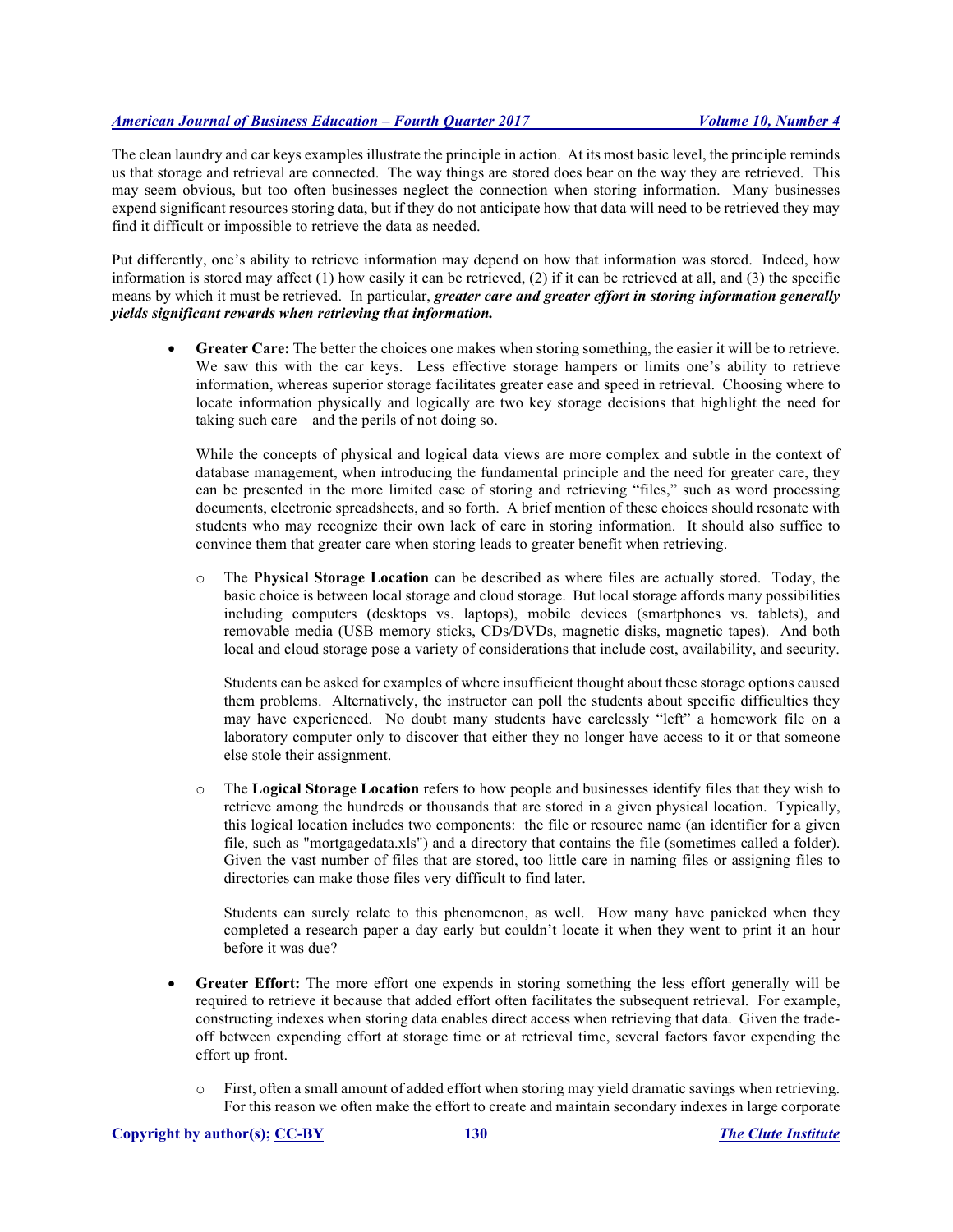databases, allowing us to search the databases rapidly on a variety of attributes. And in our personal information management, the small amount of added effort involved in assigning files meaningful names, paying attention to the folder in which we place the files, and noticing where that folder is located can save us much time in trying to locate that file at a later date.

- o Second, unlike car keys that are both stored and retrieved repeatedly, information is likely to be stored once and retrieved many times over the subsequent months and years. So spending the added effort the one time we store the information is clearly better than needing to spend added effort each time it is retrieved.
- o Third, we often have the luxury of expending extra time when storing information but time tends to be more scarce when the information is needed. For example, there may be no urgency when information is stored but delays in data retrieval may lead to lost opportunities or disgruntled customers.
- o Fourth, in many organizations different people perform the storage than perform the retrieval. Order clerks, customer service representatives, and sometimes even the customers themselves do primary data entry, whereas retrieval is often performed by managers and executives for decision-making purposes. The time spent by those doing the storage costs the firm much less than the time of those who do the retrieval.
- o And finally, if we do not take sufficient care in storing the information, in many cases it will be impossible — or nearly so — to retrieve the information at all. Consider the added effort involved in backing up stored data. If we fail to back up, no amount of time and effort may replace the lost information should we suffer a cataclysmic failure.

So, taken together, added care and added effort in storing information enables better retrieval. This implies that how you store information is critically important because it affects how you can retrieve it.

At this juncture, immediately after introducing the principle, it may be propitious to put on the table several of the chief considerations that arise when choosing how to store information or, put differently, some of the factors that will matter when trying to retrieve it. These include the following:

- Cost the financial cost of storing, maintaining, and subsequently retrieving the information.
- Availability how easily, if at all, the information can be retrieved when, where, by whom, and in the form it is needed.
- Compatibility whether the information is stored in a way that is compatible with the hardware and software systems that will be used to access it.
- Veracity whether or not the information is correct.
- Security how vulnerable the information is to theft or loss.

These considerations, which drive storage choices, may often conflict one with another. For instance, storage choices that promote availability, compatibility, and security may increase the financial costs involved. Storage choices that make information more readily available—for example, for sharing within the organization—may make that information more vulnerable to security breaches. Encouraging students to keep these considerations in mind as they contemplate information management may be a good way to conclude the principle's introduction.

Equipped with a basic understanding of the fundamental principle as well as the considerations that often come into play when applying it, the students are now prepared to recognize the principle when they see it in action and to apply it when analyzing information management issues.

# **THE PRINCIPLE IN ACTION: COURSE CONCEPTS AND EXAMPLES**

The core course in IS/IT offers many concepts that can be presented as instances of the fundamental principle in action. And there is a duality at work when course concepts are presented in light of the principle: Appreciating the

# **Copyright by author(s); CC-BY 131** *The Clute Institute*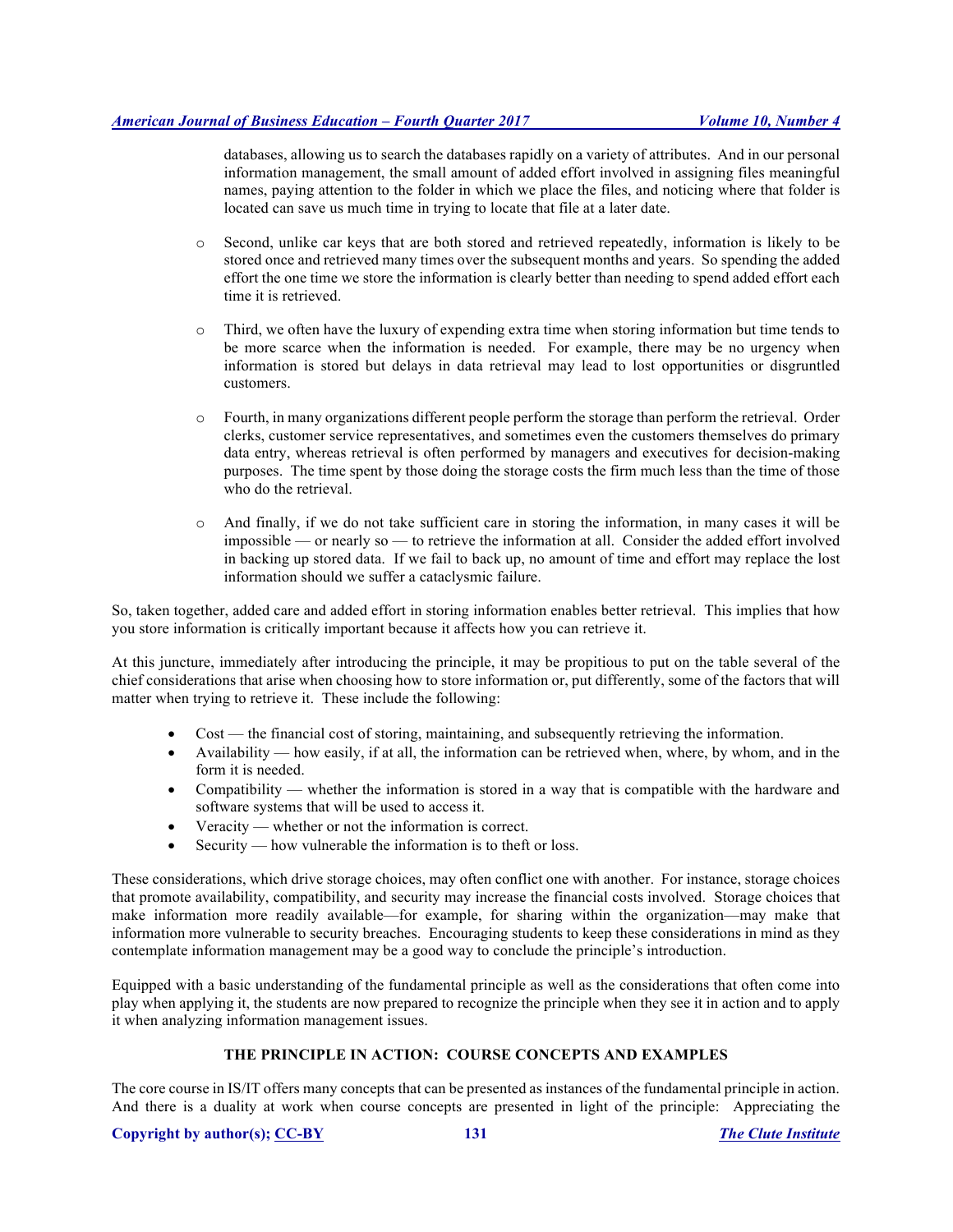fundamental principle enriches understanding of the course concepts, and studying the concepts reinforces the principle.

For those core IS courses that include a database management module, many of the examples of the principle are found in that module, but other examples can be found throughout the term. A few of the more sophisticated examples may apply more to advanced information systems courses, where they can reinforce the principle and demonstrate its ongoing value. Here is a set of topics (some narrow, some broad) where the principle is in evidence (and sometimes a driving force). They each illustrate how some combination of greater care and greater effort when storing information affects retrieval of that information. The topics are grouped into four major themes, but the order in which the individual topics and examples are presented would likely vary based on the design of a given course.

# **Concepts and Examples from Students' Daily Lives**

#### *Organizing Class Notes*

If students are instructed to reserve some pages at the front of their notebooks for the fundamental principles of the course, these pages themselves serve as an example of the principle. By storing their notes about the fundamental principles in a special, easily accessible portion of their notebooks, students can retrieve this material easily when reviewing. Of course, increasingly, students are taking notes electronically. But the principle still holds. For easy access, notes relating to the fundamental principles can be placed in their own document (or highlighted in some manner within a single comprehensive notes document). In fact, since these ideas appear repeatedly throughout the term, students could go so far as to tag subsequent references to these ideas or to hyperlink those future references back to the original discussion of the principles. While most students may be unlikely to go the extra mile, the instructor can nonetheless suggest they do so, pointing out that such tags and hyperlinks are additional instances of greater effort in storage yielding added benefits when retrieving. And this application of the principle need not be limited to the core Information Systems class. As many of the better students have likely already learned for themselves, greater investment in organizing one's notes for any course typically yields dividends when retrieving those notes for study and review.

# *Personal File Organization*

Another activity students can relate to easily is managing their files and file folders on a computer, mobile device, removable storage medium, or the cloud. Creating a clear directory structure, taking care when placing documents in folders, and using consistent naming conventions enables finding those documents later with relative ease. In contrast, paying little attention to the directories (folders) in which documents are stored or what they are named makes finding them when they are needed far more difficult. What might "Termpaper.3.doc" contain? A history paper? English literature? Economics? Is it the latest version? Is it even from this term? And in which folder did the document end up? The last one that was open, so the economics term paper is in a folder called "English Lit?" Or maybe it is on the desktop (or in the dropbox root directory) with 200 other uncategorized files.

Personal information management also illustrates, in a way that resonates for many students, that time is often more pressing when retrieving information than storing it. As an earlier example illustrated, one can often spare the extra minute or less to store a file carefully after working on it (even if one feels too tired or lazy to do so), but when retrieving a course deliverable there is often no time to spare.

In addition to the logical storage locations — the organization of files and folders—physical storage locations matter, too. Even better than just having a consistent naming and directory structure on each device is having a coherent approach to what gets stored where physically — for instance, on a computer, mobile device, removable medium, or the cloud. Finding information is that much more difficult if one does not even know which device to search. Indeed, that observation leads to the next example. *The Cloud*

As noted earlier, one of the critical storage decisions that demands great care is where to place information physically — that is, deciding where the bits will reside. One element of this decision is choosing between storing information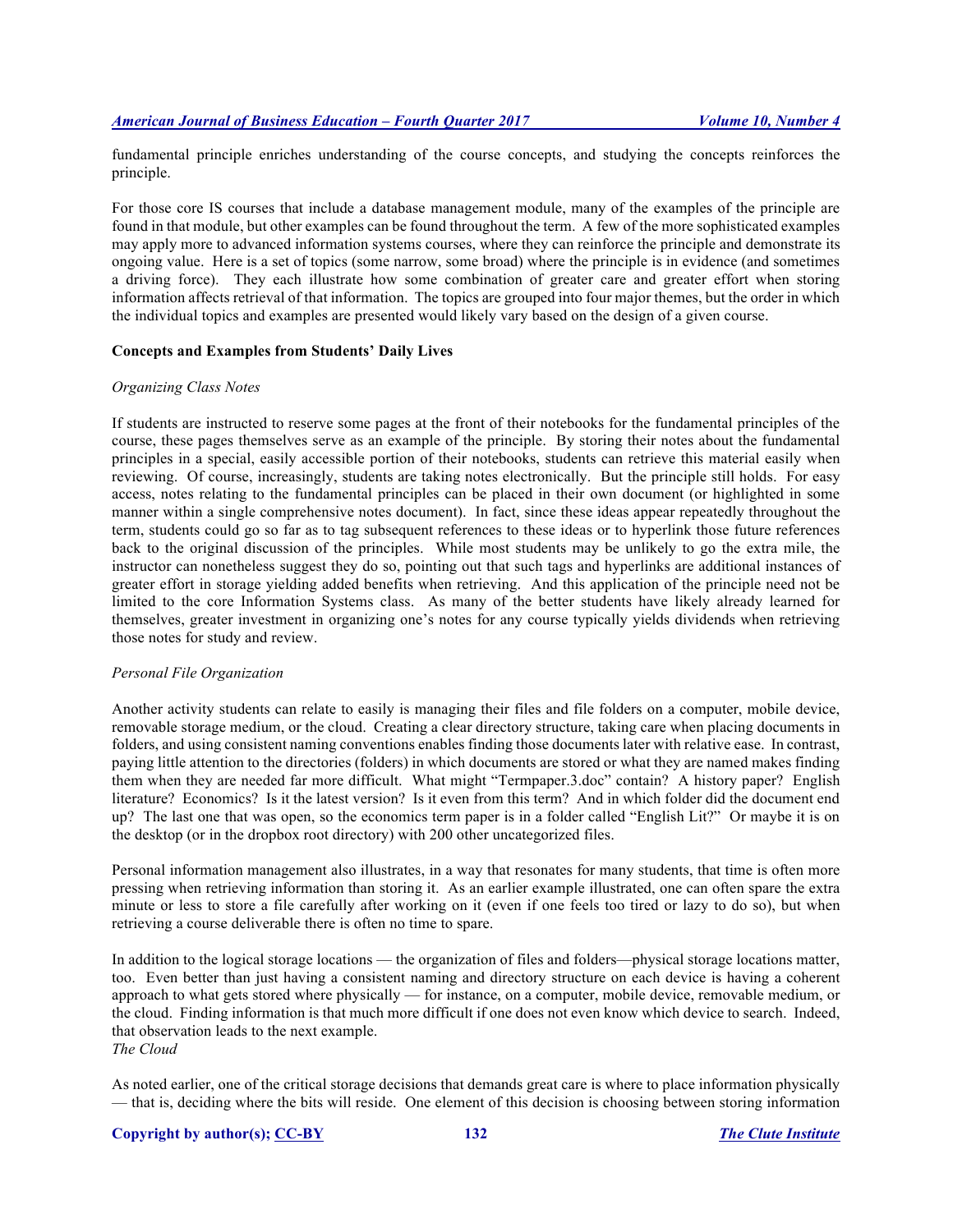locally on a piece of hardware that the individual or the firm has in its direct physical possession and storing it remotely on "The Cloud" — that is, somewhere on the Internet. Today, the cloud is all the rage, and even the least technical of core IS courses needs to address this subject to help students cut through the hype, confusion, and complexity that surround cloud computing. A complete treatment of cloud computing includes both the software cloud — employing applications available from third-party providers in a Software as a Service (SaaS) model — and the hardware cloud.

A significant component of the hardware cloud is cloud storage. It can be argued that not only does this aspect of cloud computing illustrate the fundamental principle but that referencing the principle is essential for presenting cloud storage to business students properly. Despite all the hype surrounding the cloud, it has its pros and cons and the challenge is how to trade them off one against another in any given situation. For instance, the benefits of cloud storage include better information access and sharing, since data can be retrieved anywhere there is an Internet connection, as well as the various advantages of outsourcing, such as less investment in hardware, reduced obsolescence, potentially better service levels, scalability, and fewer IT management issues. While these are compelling reasons for going to the cloud, these benefits can be offset by a few powerful drawbacks, which include dependence on the third-party cloud provider, security concerns as sensitive information becomes vulnerable by traveling over the Internet and residing on someone else's server, and lack of availability if there is no Internet connection. All of this material, which is focused on choosing an appropriate storage location, can be framed in the context of the fundamental principle, since the principle highlights that storage choices need to be made in the context of retrieval needs. In particular, notice how the liabilities of cloud storage align with two of the storage considerations identified earlier: availability and security.

The trade-offs between the cloud and local storage can be highlighted by the following anecdote, which describes what is likely a common occurrence in higher education:

One semester, I was teaching back-to-back classes at opposite ends of the campus so I needed to dash from one to the other. At that time, I stored the PowerPoint slides for my lectures on a USB memory stick. One day in my haste I left the memory stick in my first classroom and I was without the PowerPoints for my second class. The following class day I made the move to the cloud and stored the PowerPoints online. And, of course, the Internet was down in my second classroom that day and I was again without my PowerPoints. In each case, how I *stored* the PowerPoints limited how I could *retrieve* them. In fact, in each case, it ended up preventing me from retrieving them during class. Now I store my PowerPoints both on the cloud and locally for every class.

With this story as motivation, students are often able to suggest their own examples of the trade-offs. After such examples are presented, it is important to note that if these trade-offs have significant consequences for individuals (professors and students), one can only imagine how consequential they are for major firms storing large volumes of essential corporate data.

# *Finding Information on the World Wide Web*

One of the most common tasks students perform online is searching for information on the web. What makes the web powerful and unique as an information repository are the hyperlinks that connect one online resource (for instance, a webpage) to another. Whether students follow the links themselves or rely on a search engine such as Google to do it for them, these hyperlinks are critical to information retrieval on the web. One factor that can make finding what they need difficult for info-seekers, and can make being found challenging for businesses on the web, is that while creators of new documents create links to existing documents, they have no control over which pages link to them. So, for the most part, new pages are stored without any paths to reach them. This limitation of how pages are stored constrains the ability to find them later. Web page creators and administrators do, however, employ various methods to increase the likelihood of their pages being found. This practice is known as Search Engine Optimization (SEO). In addition to creating alliances with other businesses and websites, most web page authors who are concerned that their pages be found provide their pages with meaningful URLs and carefully selected metadata (such as page titles and keywords). They also submit their pages to those search tools that accept registrations. So, if one thinks of these activities as part of storing a web page, then how the web pages are stored affects whether they are found.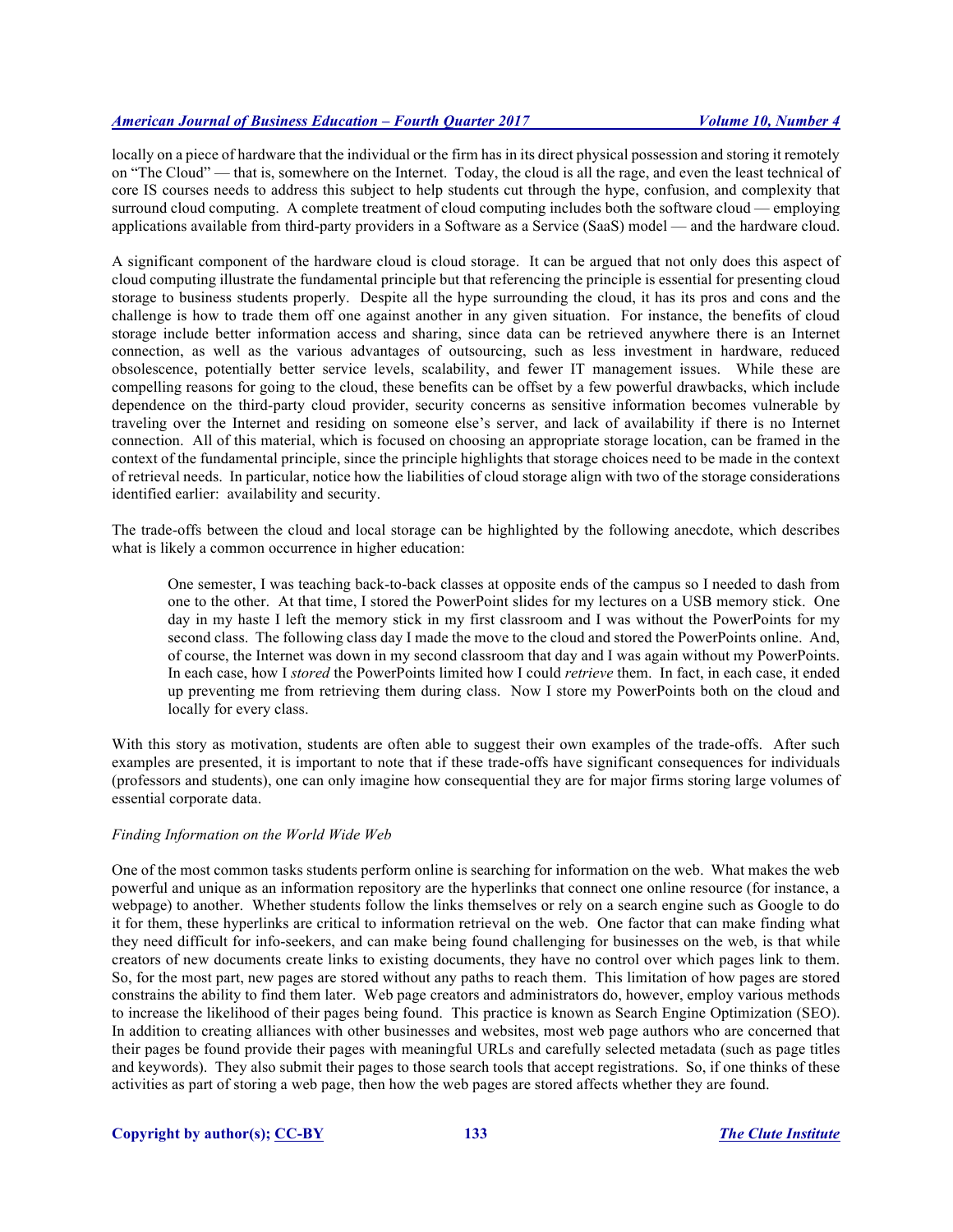### *Backups*

Given the typical student's poor record of backing up files, one cannot mention backups too often in the introductory course — or any course, for that matter. And backups provide another example of greater care in storage yielding rewards down the road. Regular backups certainly place an added burden on the user and the computer, with no immediate benefit. But when bad things happen—a complete disk crash, the accidental deletion of a single file, a lost USB memory stick, and so forth—data retrieval is not just impeded without a backup, it is made impossible.

If time permits, it may be worth pointing out to the class that just backing up one's files regularly is not sufficient. There are correct and incorrect ways of performing backups. Here are two ways that a person or business can get in trouble even with regular backups:

- Replacing the previous backup with the new one is a common mistake. For instance, suppose a student spends several weeks working on a term paper and diligently backs it up each night in a file with the name "English.TermPaper.Spring17.backup.doc." While this might seem like a very descriptive filename—which is a good thing—each night's backup replaces the previous one. So if during the course of the day an important part of the term paper is accidentally deleted, and the student does not notice it, that night's backup will replace yesterday's good backup with a copy of the damaged file. It is important, therefore, to use a backup scheme that does not destroy previous backups.
- Storing the original data and the backup copy in the same physical location is also problematic. Suppose the student is working on the hard drive of his or her laptop computer and places the backup on the same hard drive. This is better than nothing, but if the disk crashes or the laptop is stolen, the backup is lost with the original. Indeed, even if the backup is made on a different device or medium, the backup should be kept offsite to protect against fire, flood, and theft.

Both of these caveats regarding appropriate backup methods further reinforce the main idea. In this case, how you *backup* information affects *whether or not* you can retrieve it. Although the examples illustrate situations students are likely to confront, businesses often fall prey to the same deficiencies when individuals are responsible for backing up information (if they back it up at all). When businesses store information on the cloud or in a centralized database, thus taking responsibility for backups out of the hands of rank-and-file employees, these problems can be diminished or avoided.

# *Representation and Compatibility*

In addition to deciding where to place information physically and how to organize it logically, a third storage decision is how to "represent" it. Some might call this process "formatting" or "encoding." For example, web pages are represented using HTML. The choice of representation scheme raises various issues, one of which is compatibility, since the same information can be represented in different ways and one representation might be incompatible with another.

Consider the many file formats available to users of Microsoft Office applications when they invoke the "Save as" option for storing their documents, spreadsheets, presentations, and so forth. The very availability of all these formats highlights the problem, that one application might store information in a format that cannot be read by another. And that is why the Microsoft Office suite (and other applications) support so many formats—to enable users to store information from one application in a format that other applications can open. Adobe's PDF representation was also invented to overcome compatibility issues, originally between applications and different printers.

But some software applications store information in proprietary formats that are incompatible with other software applications. In the best case when such incompatibilities occur, information stored by one application must be converted to a format that works with the other. In the worst, case, there is no technology available for performing the conversion and the data are inaccessible by the other program.

XML affords another illustration of representation and compatibility issues. Because XML (eXtensible Markup Language) has become such an important component of modern IT, business students need to emerge from their programs with some rudimentary knowledge of what it is all about. But in a course for general business students,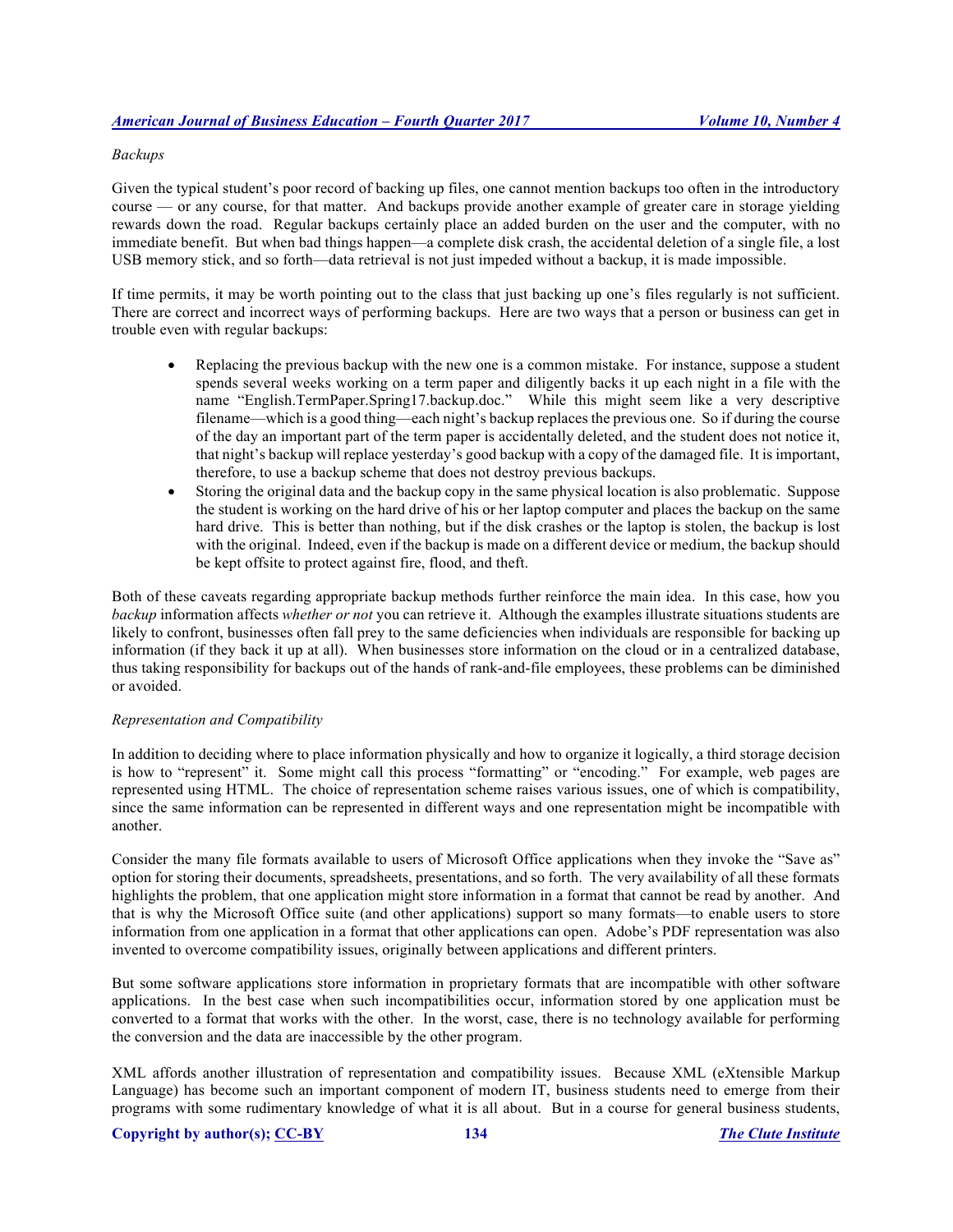making the significance of XML meaningful can be challenging. Once again, the fundamental principle can play a role. And even in a more advanced course, where students actually learn to write in XML, the principle can enrich their appreciation of it.

The purpose of XML is to facilitate the semantically rich exchange of documents among applications. Using XML as a universal language to represent and store information can eliminate the compatibility problems that accompany using propriety formats. For instance, XML has been used to represent web pages, word-processing documents, electronic spreadsheets, and so forth. Accounting and Finance students, in particular, may be interested in knowing that XBRL, a widely used standard for exchanging financial information, is XML-based. In short, XML—like the various file formats that applications use—illustrates a special case of the principle: How you *represent* information affects how you can *use* it.

# *Media Compatibility*

Before leaving the topic of compatibility problems, here is an "oldie but goody"—an example that is largely outdated technologically but very poignantly highlights the compatibility problem as well as the storage/retrieval connection. Some instructors may, for good reason, choose not to include examples that are technologically obsolete for fear of putting off students or wasting class time. But older examples such as this can be useful both to demonstrate the longevity of the fundamental principle and to provide students with an historical context that is useful for appreciating today's technologies.

Once a very popular form of secondary storage, floppy disks have been made largely obsolete by the move to the cloud as well as the benefits of USB memory sticks. But the history of floppy disks teaches an important lesson regarding compatibility. First there were 8" floppies, followed by the more widely used 5.25" variety. The first of these were single-sided, but soon there were double-sided floppies and double-density floppies (that stored twice the information in the same space). While the disks all looked alike, the newer varieties (that had more capacity due to double the surfaces or double the density or both) could not be read on drives designed for the older types. Then along came the 3.5" floppies, but over time their density kept increasing, again causing backward compatibility problems. And, of course, a 5.25" floppy was useless on a computer with only 3.5" drives and vice versa.

This situation—an artifact, largely, of technological advancement—created two very real compatibility issues. At any point in time, there were typically multiple floppy disk formats in practice and people who recorded information on one type were out of luck if they needed to retrieve it on a machine that did not support this format. In addition, people often stored information on floppy disks that they might need in the future. But today any of these drives are hard to find. Clearly, floppy disk users—and at one time that was nearly everyone—often experienced problems stemming from the incompatibility of the media they used for storage with the devices available for retrieval. This problem was often encountered in universities, where the computers in one lab might be incompatible with those in another or where the lab computers might be incompatible with students' personal machines.

#### *Compression*

Data compression reduces a given set of information to fewer bits by applying an algorithm to the original representation (compressing the information). The compressed data are then expanded (uncompressed) to return the data back to its original form when the information is needed. In the case of files, compression is often referred to as "zipping" the files. Compressing information is advantageous not only because the stored information occupies less space but also because less transmission capacity is required when retrieving the information. This retrieval benefit, however, may be partially or fully offset by the need to uncompress the files, which may inconvenience the users and require some processing time by the computer. So, while data compression may be primarily about saving storage space, it does have implications for retrieval, as well, as the fundamental principle would suggest. Compression can also raise compatibility issues. In particular, self-extracting "zip" files intended for the Windows PC cannot selfextract on the Apple Macintosh, inconveniencing those who retrieve them. This example is especially vivid in courses where teaching materials are made available as self-extracting zipped files and many students have Macs.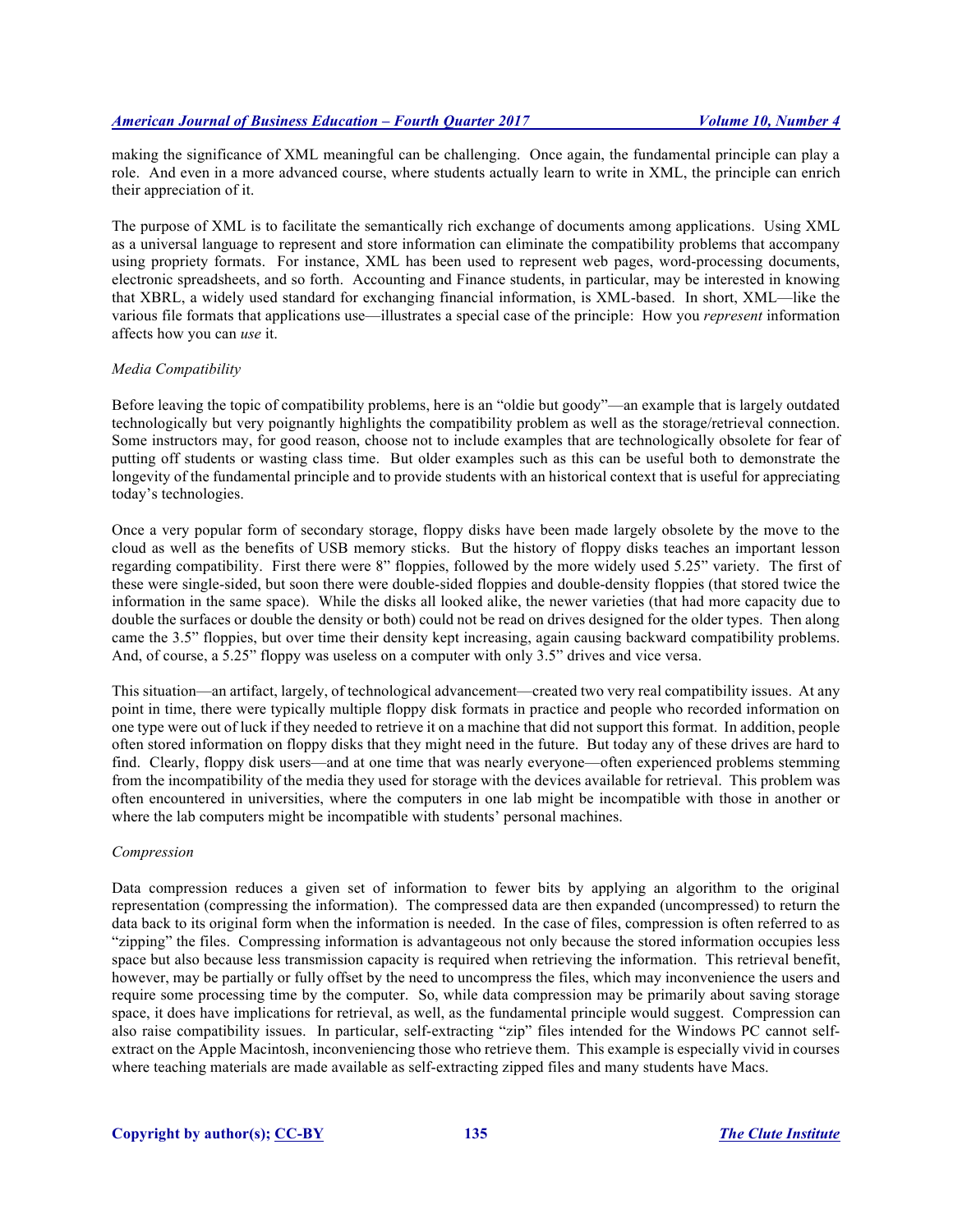# *Starfield Displays and Dynamic Queries*

Shneiderman and his students (Ahlberg & Shneiderman, 1994; Ahlberg, Williamson, & Shneiderman, 1992) developed a novel interface for visual information seeking (VIS) that has now become standard practice for many websites. Users manipulate such interface controls as sliders, buttons, and check boxes to filter rapidly information depicted in a starfield display (two-dimensional scatterplot). For instance, this feature might be useful when searching a real estate database for homes satisfying various conditions or when searching a parking database for garages in Manhattan. While the key innovations are the direct manipulation widgets, the two-dimensional starfield display, and the connection between them, the rapid update of the display in response to user manipulations (upon which the system depends) is made possible by cleverly storing the data in a manner consistent with the various query capabilities. This powerful retrieval system illustrates the fundamental concept, since its effectiveness depends, in part, on how the information is stored.

# **Database Management Concepts**

#### *Database Design*

Many core IS courses include hands-on use of a relational database management system (DBMS) such as Microsoft Access or MySQL. The purpose of this module is twofold: (1) to make the concepts more real and meaningful for students by having the students apply them to actual data and (2) to provide the students with hands-on skills that they may find useful in the workplace. Nonetheless, many students do not fully appreciate this material and some resist it. By having already bought into the fundamental principle, however, that principle can be used to help them understand the value of this material.

Some students question why they need to care at all about how databases are designed. The answer is that they do not have to care inherently about design for its own sake, but because they do care about retrieving information, the principle tells them that they must also care about design. As future business people, they need to ensure that the databases supporting their work are well-designed in the sense that they will provide them with the information they need, accurately, conveniently, and in a timely matter. They may therefore need or want to participate directly in the design of the databases and they can only do so effectively if they understand the issues.

Students also sometimes wonder why they need to learn a DBMS when they already know how to use an electronic spreadsheet. "Why can't we just use Excel?" Indeed, the designers of Lotus 1-2-3, at one time the de facto standard for spreadsheet software, originally envisioned the program as supporting database management. But a spreadsheet consisting of just a bunch of rows and columns—does not afford enough structure to manage data effectively. Because spreadsheets have no notions of "entities," a given row might describe two different entities. For instance, each row might capture one course registration—information about a given student and a specific course he or she is taking. Each student would appear in potentially many rows, as would each course. This *redundancy* is problematic. If a student's contact information appears with each course he or she is taking, and if that student moves, the changes might take place in some rows and not others, leading to inconsistent and inaccurate information. And if a student is enrolled in only a single course and drops that course, deleting the row will lose all of his or her contact information. So—referring to the fundamental principle—*storing* information in a spreadsheet is a bad way to manage data because, in the end, it is likely one will be unable to *retrieve* the information one needs accurately. An instructor can demonstrate this to the class with a large spreadsheet, pointing out the problems of redundancy, inconsistency, and the potential for lost data.

More generally, it is important for students to understand the problem of redundant information — the same information being stored in multiple different repositories within an organization. In some contexts "redundancy" is considered a good thing in IT — for example, having two identical processors—because if one system fails then the other is available as a replacement. But redundant data is problematic because, sooner or later, data updates are made in one place and not the other, leading to inconsistency in the data. So, once again, the lesson for students is that how you store your data matters!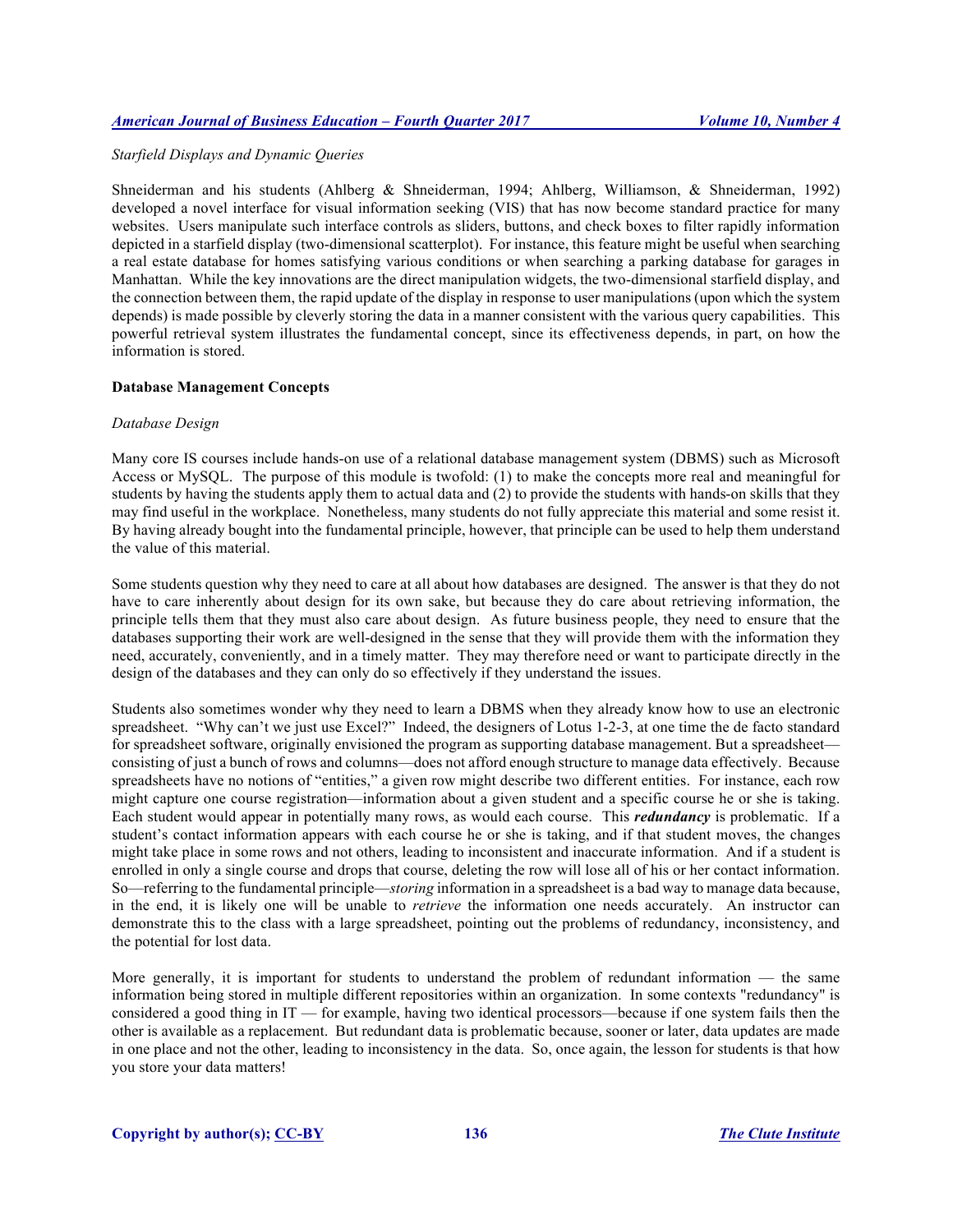*Normalization* is often a difficult concept for students and is typically covered in a more advanced class. While the fundamental principle does not make the intricacies of the normal forms any simpler, it does provide a motivation for the need to normalize. Database design, in general, and normalization, in particular, are all about structuring data in such a way that the database successfully captures the real-world phenomena of interest. One way to think about poor database design or a lack of normalization is that these weaknesses lead to information being stored in such a way that it cannot be retrieved properly later. This insight may be a useful introduction to teaching normalization.

# *Magnetic Tapes vs. Disks*

Back in the days when magnetic tapes and magnetic disks were alternative media for storing currently active data, choosing between them was a practical issue of significance for businesses as well as a simple and classic example of the fundamental principle. Tapes are sequential access devices, whereas disks are direct access devices, so if one needs to pluck information for a given entity (a customer, supplier, product, or whatever) from the middle of a dataset, one can do so relatively easily if the dataset is stored on disk but not if it is stored on tape. In short, since a magnetic tape is one long strip, it requires the relatively slow process of winding through much of the tape to reach the desired location. In contrast, since a magnetic disk rotates, with any given sector passing under the read-write arm thousands of times per minute, the latency for reaching the desired piece of information is dramatically reduced. This difference makes disks ideal when direct access capabilities are needed and makes magnetic tapes impractical in such situations.

Today, due to this deficiency, magnetic tapes are no longer used for storing active data. Nonetheless, they do provide a striking and easy-to-understand example of the principle. Moreover, while some claim that tapes are entirely obsolete, others point to their ongoing value for backup and archival purposes (Nuncik, 2016). What tapes lack in speed and direct access capabilities, they make up for in cost and reliability. Cost is, of course, always important in business and reliability is also a significant business consideration, especially since data are often archived for compliance purposes. So the trade-off between tapes and other media lives on as a practical concern and an example of how storage choices affect future retrieval (since such retrieval depends on the reliability of the media). Indeed, this example can be used in the context of, or even to raise, a discussion about the need for reliable data archiving in the current climate of compliance concerns.

While the basic differences between tapes and disks are no longer so important as they once were, the distinction does serve as an easy-to-understand example of the principle. In fact, it may be worth using as one of the first examples. If you store information on tapes, you cannot easily access a given piece of information directly. So, you must store information on a direct-access storage device (DASD) such as a disk if you want to be able to do so.

# *Physical Storage Structures*

Once students appreciate the key difference between tapes and disks they generally conclude that if you store a student database on disk you can pluck any given student's data from the middle of the disk when he or she has a problem with a bill or with registration. But they are often stumped when asked how one knows where in the middle of that disk to look for a given student's data. Indeed, just storing the information on a DASD such as a magnetic or optical disk or USB memory stick is not sufficient to be able to retrieve information directly. Absent any further effort in storing the information, one would still need to search the device sequentially.

It is by employing additional storage structures, such as indexes or hashing algorithms, that one is able to retrieve information directly from the middle of a disk. This observation provides a second, even better, example of the principle. By undertaking extra effort each time a record is stored—updating an index or applying the hashing algorithm — the computer is able to retrieve that information much more rapidly when it is needed. Since information is likely to be stored once and retrieved many times, and since retrieving it rapidly may be important, the extra effort in storing the information is worthwhile. And, if it is desired to retrieve information from the student database rapidly based on various criteria — majors, hometowns, and so forth — secondary indexes are required, once again illustrating that how you store information affects how you can retrieve it.

Today, core IS courses tend to be less technical than in the not too distant past and indexes and hashing algorithms are admittedly on the more technical side. Nonetheless, some students are eager for some more technical material. Alternatively, this application of the principle might be better suited for an upper-level course.

# **Copyright by author(s); CC-BY 137** *The Clute Institute*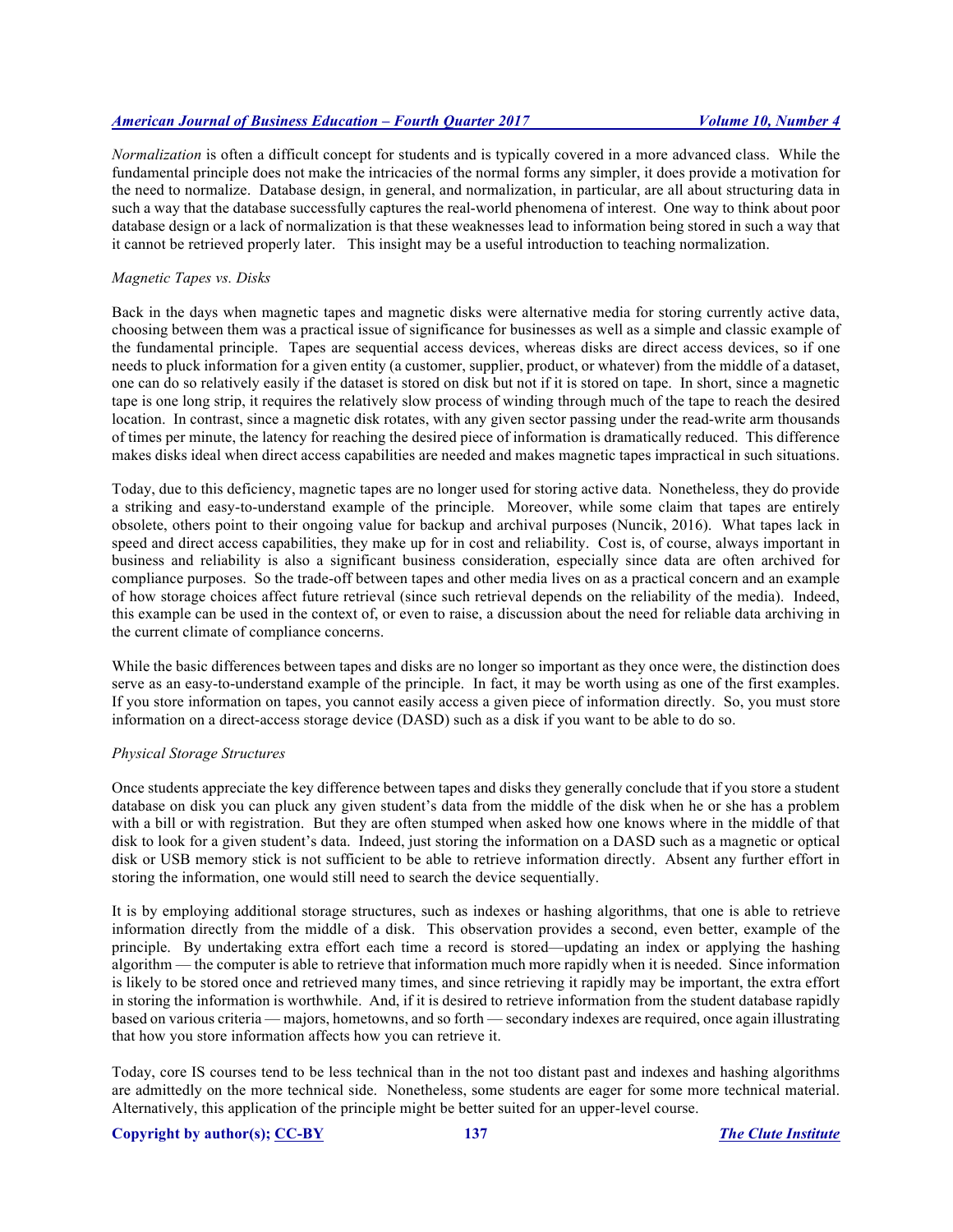## *Replication of a Distributed Database*

When one chooses to store information on a network rather than locally, other storage choices still remain. For example, should the data be centralized (in one location on the network) or distributed (over multiple locations)? One form of distributed database is the replicated database where identical information is stored in multiple locations to shorten the access path to the data. Maintaining replicated databases creates a challenge for updates because all the versions need to be kept in synch (otherwise one has the problematic situation of inconsistencies that occur with redundant data). Those who choose the added effort—and expense—of maintaining replicated databases do so to reap the retrieval benefits of having the data stored closer to the users.

# **Concepts with a Twist on the Principle**

#### *Passwords and Encryption*

Normally one engages in extra effort when storing information to make accessing the information later easier. But given security and privacy concerns, more and more often these days we want to make it more difficult for unauthorized parties to access private or confidential information. This is true both in the corporate and personal realms. Password protection, encryption, and other security measures are implemented as barriers to the unauthorized retrieval of information and make it more difficult and effortful for everyone, both authorized users and intruders, to retrieve information. Nonetheless, the principle still holds — how you store the information affects how you can retrieve it—but now the added effort in storing the information is intended to make retrieving the information more difficult in order to restrict access. Ironically, extra effort is expended both in storing and retrieving the information, but the effort is justified by the objective of protecting the information. Thus, this example represents a twist on the general principle.

# *Archival Storage Off-Line*

In our data rich and digital world, more and more organizations are needing to maintain large amounts of historic data that are rarely accessed. Despite advances in the capacity and economy of on-line storage of various kinds, given the vast volumes of such archival data, organizations typically make the choice to store such archival information offline. This, too, is a twist on the basic principle. They are choosing to make some information more difficult to access in exchange for either reducing total storage costs or speeding up access to the information that remains on-line. This example might be used in conjunction with the example of magnetic tapes versus disks, since tapes are typically the media employed when archiving data.

#### **Topics from the Information Systems Curriculum**

# *Systems Analysis and Design*

Many core IS courses cover the Systems Development Lifecycle (SDLC) — the so-called "Waterfall" methodology that breaks the lifecycle of an information system into a series of distinct and sequential stages. Certainly the more advanced course on "Systems Analysis" presents the SDLC. The information requirements analysis phase occurs early, at a pivotal point in the traditional design lifecycle, because we must first determine who needs to retrieve what information where and when in order to design its collection and storage accordingly. Once again, storage choices are driven by retrieval requirements.

A classic failure in this arena raised the issue naturally in my course one term. At that time, our students' user IDs for the BlackBoard course management system were the same as their e-mail IDs but the default passwords were different. Many of the first-term freshmen taking the introductory course did not even know their IDs, let alone the two different passwords. When our associate dean requested a list for faculty of their students' user IDs, he was told by the Information Systems tech team that such a list could not be generated by the system. Clearly the information is stored somewhere — how else could the system log them in successfully? — but no one anticipated a very natural need for this information. Ironically, individual instructors using BlackBoard could do what the tech team could not: produce a list of user IDs for the students in their courses. This salient example is one that students remember.

#### **Copyright by author(s); CC-BY 138** *The Clute Institute*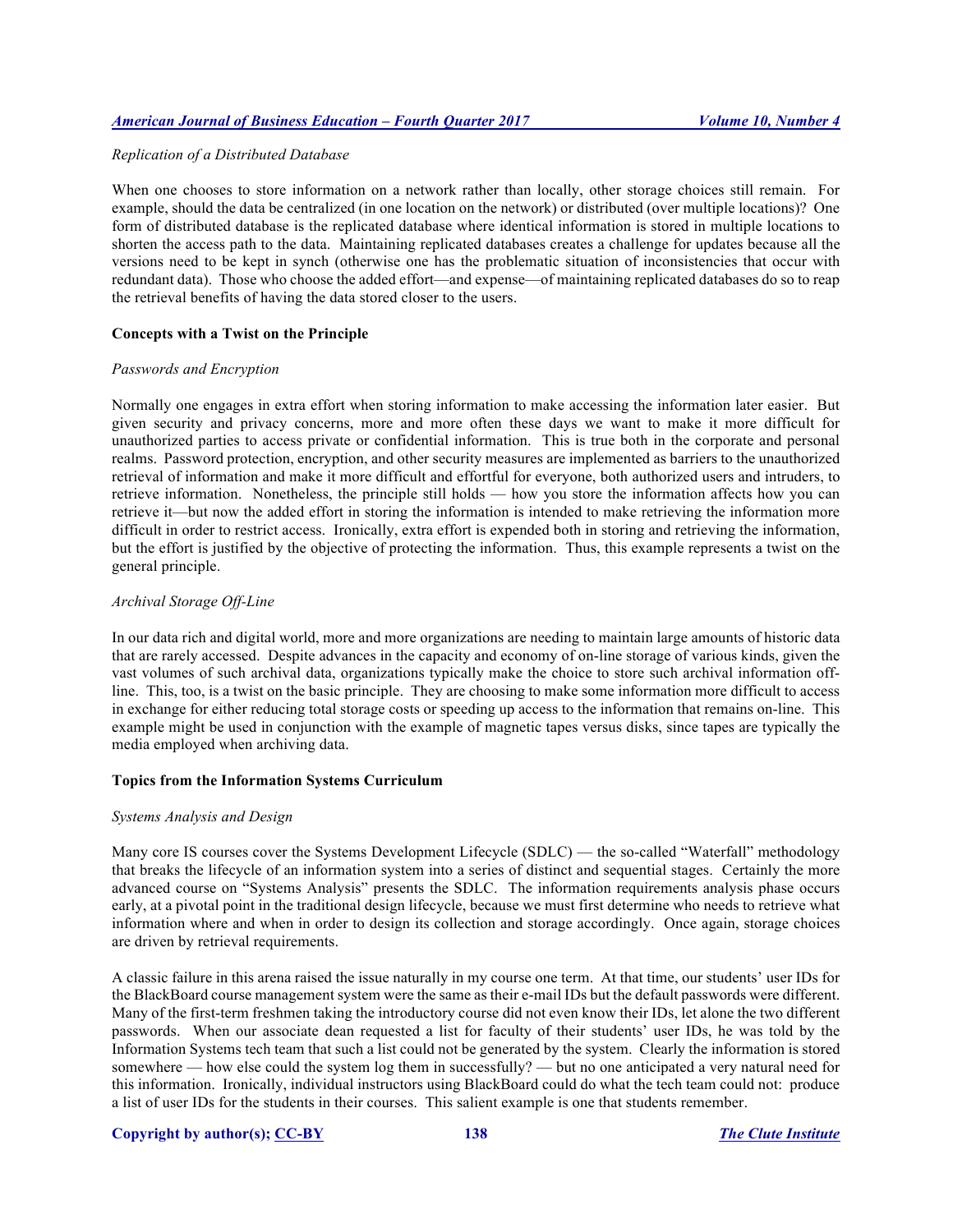# *Data Warehouses*

Gallaugher (2015) defines a data warehouse as a "set of databases designed to support decision making in an organization" (p. 347). In particular, data warehouses are often the repositories of information for Business Analytics, a prominent subject (and "hot topic") in many core IS courses and in the broader IS/IT and business curricula. The fundamental principle can be used to explain the existence and role of data warehouses. After all, students who have already learned about the value of large centralized corporate databases may wonder why one would have a separate data warehouse (and possibly several smaller data marts).

One reason that businesses maintain data warehouses is that Business Analytics and decision support require data to be structured differently from the way data are stored in corporate databases that support transaction processing or record-keeping. This practice can easily be explained (perhaps a bit simplistically) to students who are familiar both with relational databases and with pivot tables (or, more generally, OLAP), a common form of data analytics where data are structured as a multi-dimensional data cube. Clearly, the data in the relational databases are not structured as multi-dimensional data cubes. A second reason that businesses employ data warehouses is that Business Analytics and decision support draw upon data that must be integrated from various sources inside and outside the company, including current and legacy systems. These systems may be incompatible and structure data differently. So, for both reasons, data requires restructuring. This process is typically referred to as ETLing the data —**E**xtracting it from its source location, **T**ransforming it as necessary, and **L**oading it into the data warehouse.

What does this have to do with the fundamental principle? Without the data warehouse, the data are not stored in a way that facilitates Business Analytics. By storing the data in a Data Warehouse via the ETL process, the data are now stored in a way that they can be accessed as needed. Data marts—mini-data warehouses, if you will—further support this concept by storing the data specifically needed for a given functional area or a given problem such as Finance or Marketing.

# *Information Architecture, Enterprise Systems (ERP), and Data Warehouses*

Today's emphasis on corporate information architectures and ERP systems reflects the same principle—storing data in a way that they are available for later use—with yet another twist. In the old world of IT, we designed specific applications and designed our systems to collect and store the specific information that would be required by those who used the application. Now we are recognizing an organizational need for flexible information retrieval not necessarily targeted at a particular application. Our information architectures, ERP systems, and data warehouses are designed to provide support not only for today's information needs and portfolio of applications but for those of the future as well. The challenge of designing these systems is to provide sufficiently generic support that both meets today's needs and anticipates those of the future. The fundamental principle is unchanged: We need to store information in a form that we can retrieve it later as needed. But while in the past that meant very specific storage targeted at specific types of retrieval, today it often means the even greater challenge of designing more generic storage that can meet a variety of unspecified retrieval needs.

# **DISCUSSION POINTS**

Beyond shedding light on many specific concepts in the course, the fundamental principle also raises several broader issues:

• Like most topics in business and technology, and as noted early in this paper, storing information with an eye toward retrieval involves a number of considerations that often conflict one with another. A critical challenge for business people and technologists, therefore, is making the trade-offs among considerations and arriving at appropriate storage decisions in any given situation. It follows that important career preparation for business students in a core IS/IT course is understanding those tradeoffs and how to make them. Introducing the consequential factors at the time the principle is first introduced—cost, availability, compatibility, veracity, and security—positions the students to appreciate the nuances associated with the various information management topics covered in the course. By the end of the term, once the various concepts and illustrations have all been placed on the table, returning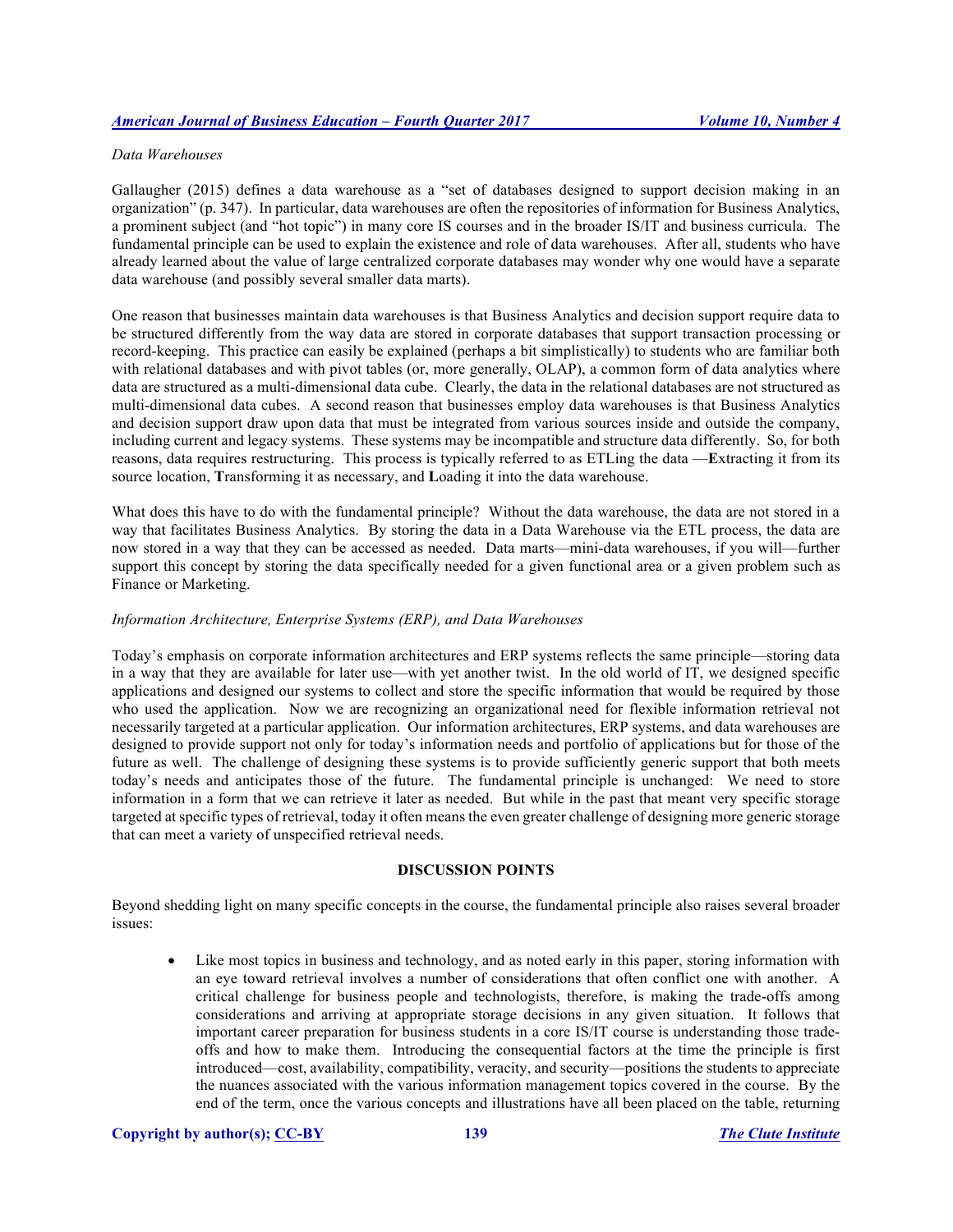to the issue of how to trade-off these considerations can lead to a fruitful and enlightening capstone discussion. One could also turn this topic into an in-class debate surrounding the trade-offs in a given situation or a case-based assignment. Trading-off the pros and cons of cloud storage might be an especially effective theme. Table 1(a) summarizes the storage choices and Table 1(b) summarizes the factors and considerations that influence those choices.

- As seen in the examples, we are experiencing a weakening of the storage-retrieval link in at least two arenas. First, those who store information on the world wide web are often independent of those who retrieve it. From the perspective of web surfers, the matter of how web pages were stored is largely unseen. Second, the old model of developing applications was to develop files or a database specifically for the application. Increasingly, however, organizations are developing information architectures intended to support current as well as future applications. In both instances, the data store is not designed with specific retrieval needs in mind. But, as already noted, while these phenomena may change the nature of the storage-retrieval connection, they do not eliminate it. The fundamental principle remains intact, although its implications have changed. Indeed, the looser coupling of storage and retrieval makes the problem of storing information effectively for future retrieval even more challenging.
- While the changing nature of the storage-retrieval relationship may not undermine the underlying principle, it does lead us to ask, "How enduring is this principle that today is so fundamental?" The explosion of information on the Internet and the concomitant difficulty of finding what you need within the enormous worldwide information base have led to much interest in retrieval technologies (often referred to as "search"). Might the combination of improved retrieval techniques, dramatically increased computing power, and networked (cloud) storage reduce the impact of how information is stored on how it is retrieved? If so, how would a disturbance of this basic principle ripple through the rest of the Information Systems field?

| Table 1. Major Storage Choices and Considerations |                                                                                                                                                                                                                      |  |
|---------------------------------------------------|----------------------------------------------------------------------------------------------------------------------------------------------------------------------------------------------------------------------|--|
| <b>Panel A.</b> Major Storage Choices             |                                                                                                                                                                                                                      |  |
| Physical Location                                 | Computer (Desktop or Laptop)<br>Mobile Device (Smart Phone or Tablet)<br>Removable Media<br>٠<br><b>Floppy Disk</b><br>O<br>Optical Disk (CD/DVD)<br>$\circ$<br><b>USB Memory Stick</b><br>$\circ$<br>The Cloud<br>٠ |  |
| Logical Location                                  | Directory (Folder) Structure<br>Naming Conventions                                                                                                                                                                   |  |
| <b>Representation Format</b>                      |                                                                                                                                                                                                                      |  |

#### **Panel B.** Major Storage Considerations

- Cost the financial cost of storing, maintaining, and subsequently retrieving the information.
- Availability how easily, if at all, the information can be retrieved when, where, by whom, and in the form it is needed.
- Compatibility whether the information is stored in a way that is compatible with the hardware and software systems that will be used to access it.
- Veracity whether or not the information is correct.
- Security how vulnerable the information is to theft or loss.

These issues offer fertile ground for discussions at the end of the term, assignments, or final exam questions.

# **CONCLUSION**

Business students studying Information Systems and Information Technology could benefit from the following fundamental principle, which is a foundation for much of what they learn about these topics:

# **How you store information affects how you can retrieve it.**

**Copyright by author(s); CC-BY 140** *The Clute Institute*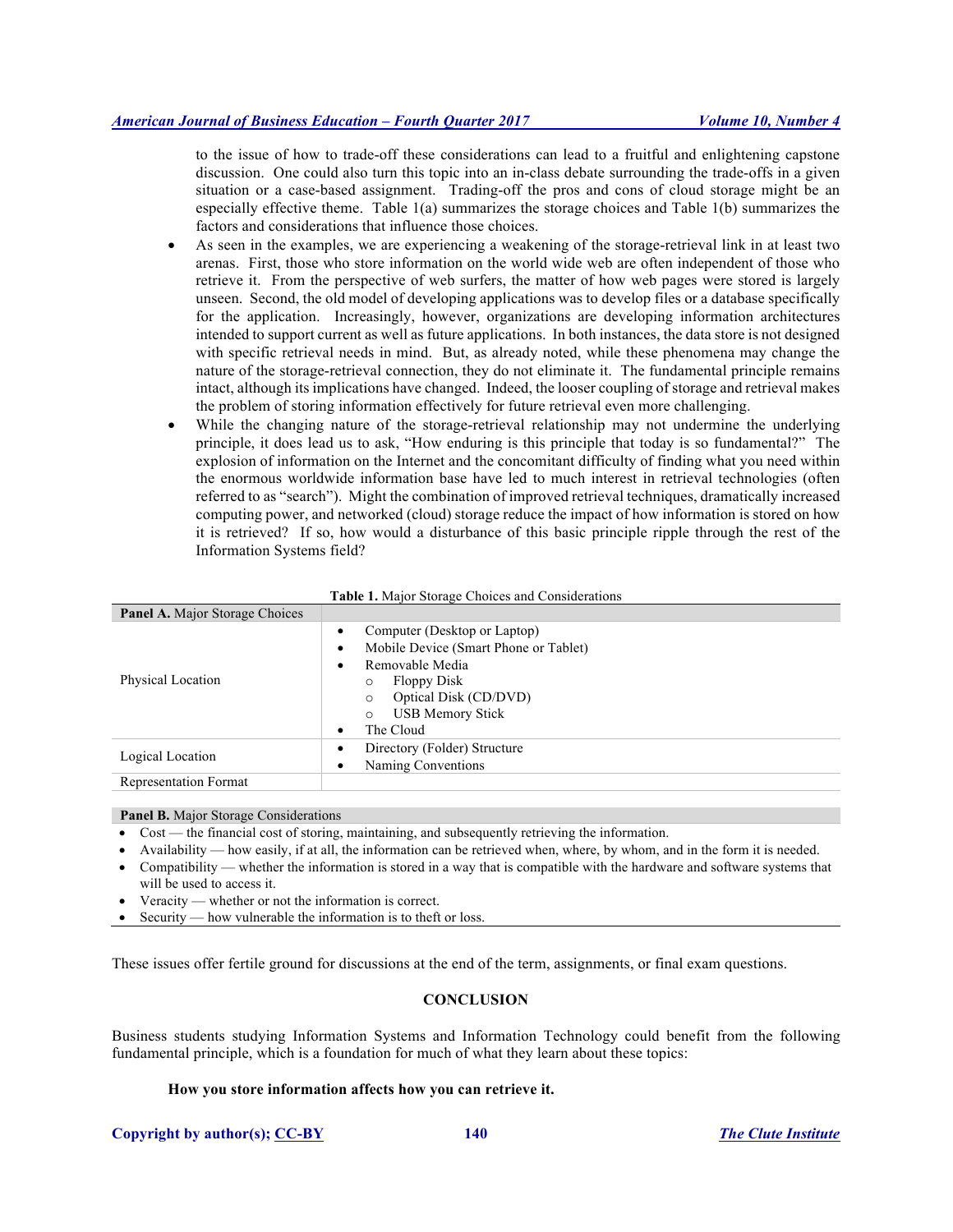The significance of this principle lies in its implication for storing information:

Because being able to retrieve and use information when we need it, where we need it, and in the form we need it is important, *how we store information matters*! Exercising care and expending effort when storing information is essential to facilitate the all-important retrieval.

While most visible in the context of database management, this fundamental principle represents one of those transcendent ideas seen throughout the course. Why do we care at all about the design of information systems? Because we want to ensure that organizations—and the people in them—are equipped to use information effectively to meet their needs. And one key factor that enables or constrains how organizations use information is how it is stored.

Since this IT principle is a special case of a broader principle for life, it can be introduced at the beginning of the term before any IT material has been covered. Clean laundry and car keys can be used to illustrate the more general principle. Then it can be applied as each of the IT concepts and examples comes along. Those presented in this paper are summarized in Table 2. Examples of the principle are so widespread that students can be encouraged to look for, and present to the class, examples from their own use of IT. They can also be asked to find examples of the principle in the business, technical, or popular press. Identifying and analyzing such examples can help the students understand the principle better and, most importantly, help them apply it in the future. Examples identified by students are often especially effective when presenting the principle in subsequent terms.

As we have seen from some of the examples, the principle is richer than the first version presented at the outset of this paper. More fully, one might state it as follows:

How you represent, organize, and physically store information affects if and how you can retrieve and use that information.

The students would benefit from confronting the more complete (but less pithy) version at some point during the term.

Why is this principle important for thinking about Information Technology? Because the principle is so widely applicable, it can contribute to students' appreciation of course material, to the technological choices they are making currently, and to their information-related behavior in the future. Many IT practitioners and educators have internalized this principle over years of experience. Focusing on the principle in the introductory IS course for business students will enable novices to incorporate it in their emerging perspectives of the subject.

| <b>Table 2.</b> Concepts and Examples that Draw on the Fundamental Principle |                                                                                                                                                                                                                                                                                                        |  |
|------------------------------------------------------------------------------|--------------------------------------------------------------------------------------------------------------------------------------------------------------------------------------------------------------------------------------------------------------------------------------------------------|--|
| <b>Concepts and Examples from Students' Daily Lives</b>                      | Organizing Class Notes<br>$\bullet$<br>Personal File Organization<br>$\bullet$<br>The Cloud<br>Finding Information on the WorldWide Web<br>٠<br>Backup<br>Representation and Compatibility<br>٠<br>Media Compatibility<br>٠<br>Compression<br>٠<br>Starfield Displays and Dynamic Queries<br>$\bullet$ |  |
| <b>Database Management Concepts</b>                                          | Database Design<br>٠<br>Magnetic Tapes vs. Disks<br>٠<br><b>Physical Storage Structures</b><br>٠<br>Replication of a Distributed Database<br>٠                                                                                                                                                         |  |
| Concepts with a Twist on the Principle                                       | Passwords and Encryption<br>٠<br>Archival Storage Off-Line<br>٠                                                                                                                                                                                                                                        |  |
| <b>Topics from the Information Systems Curriculum</b>                        | Systems Analysis and Design<br>٠<br>Data Warehouses<br>Information Architecture, Enterprise Systems (ERP), and<br>٠<br>Data Warehouses                                                                                                                                                                 |  |